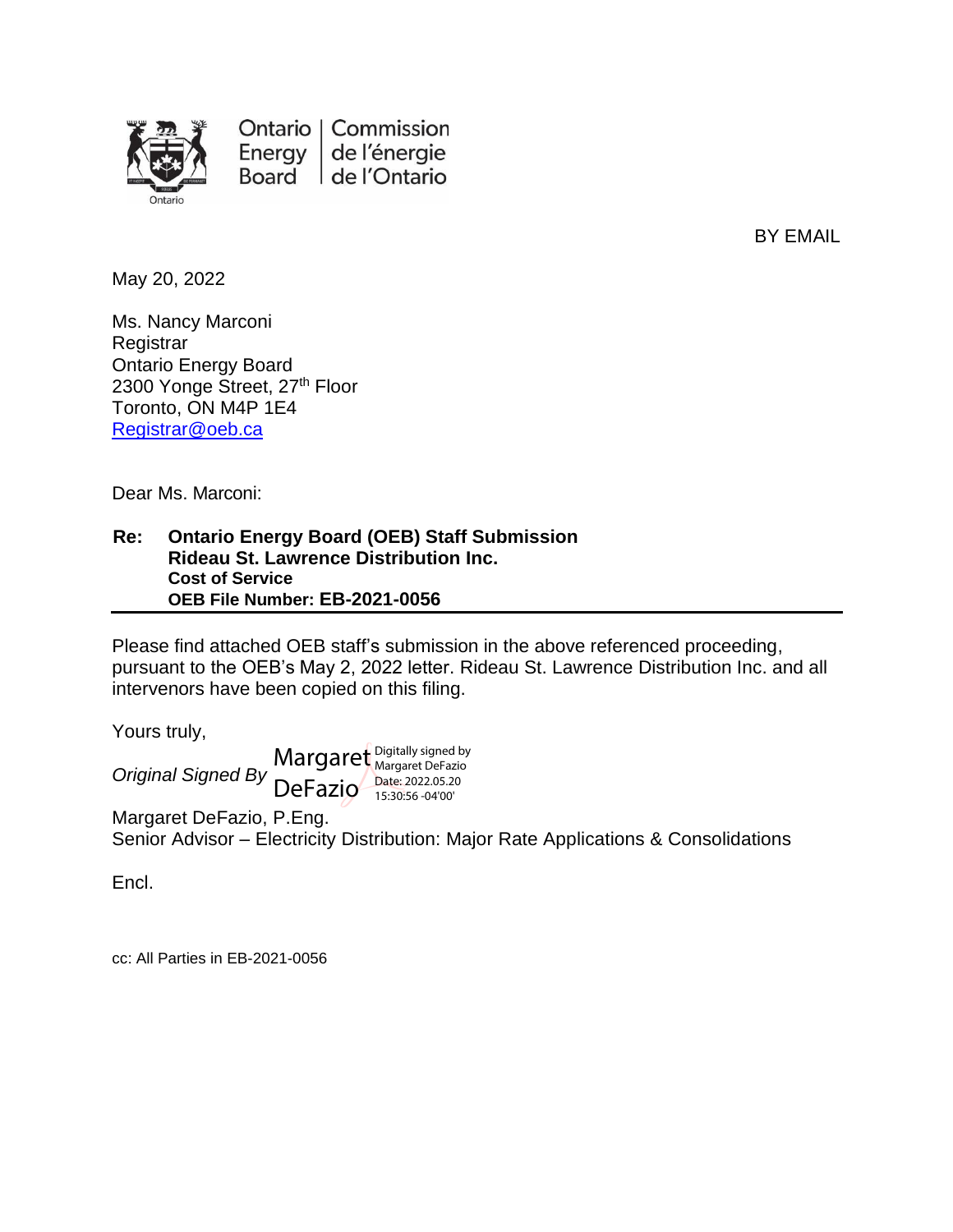

# **ONTARIO ENERGY BOARD**

## **OEB Staff Submission**

**Rideau St. Lawrence Distribution Inc.**

**Cost of Service Application**

**EB-2021-0056**

**May 20, 2022**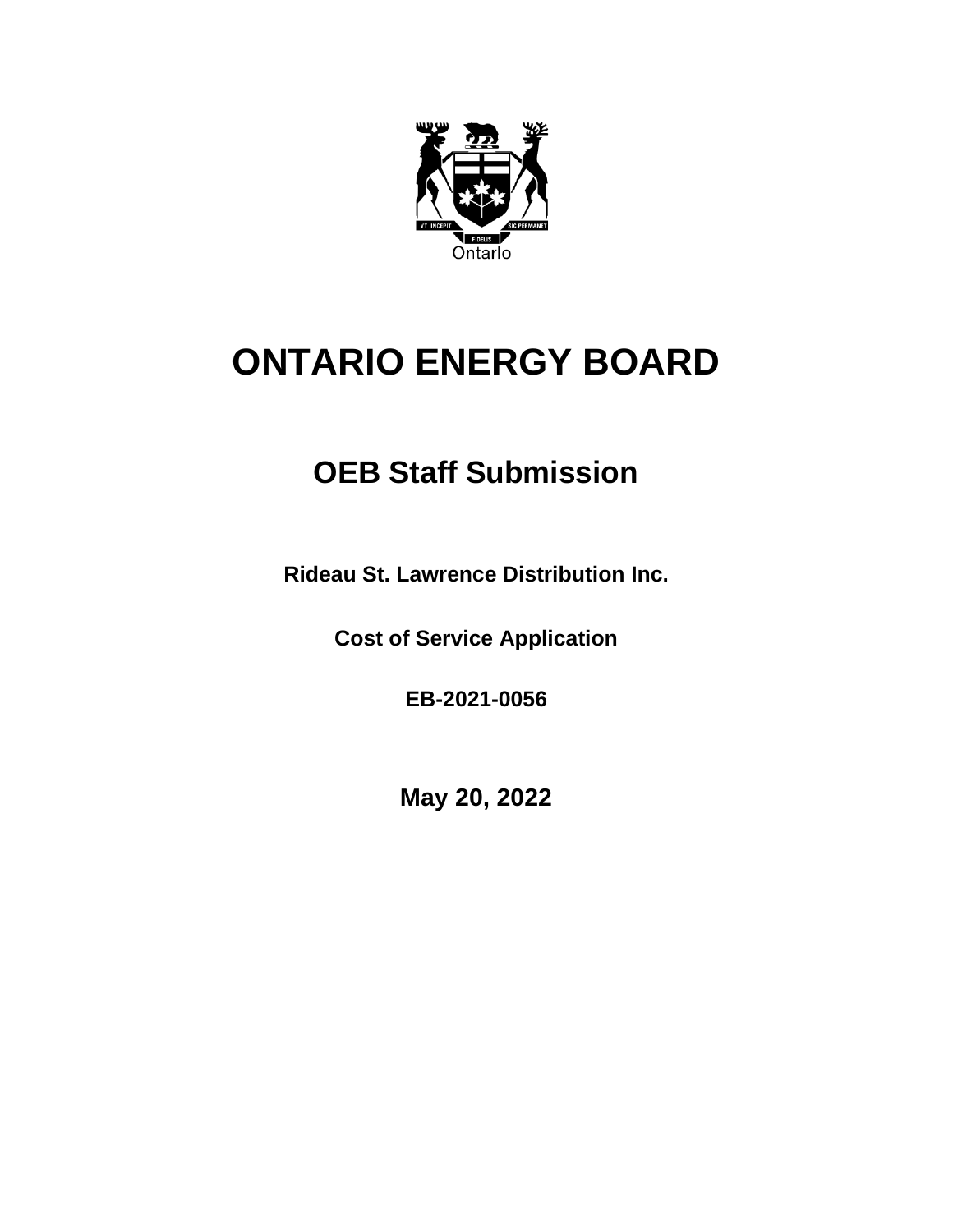## **Introduction**

Rideau St. Lawrence Distribution Inc. (Rideau St. Lawrence Distribution) filed a Cost of Service application with the Ontario Energy Board (OEB) on December 1, 2021, under section 78 of the *Ontario Energy Board Act, 1998* seeking approval for the rates that Rideau St. Lawrence Distribution charges for electricity distribution, effective January 1, 2022.

The OEB issued an approved issues list and interim rate order for this proceeding on February 15, 2022. A settlement conference took place on March 30 and 31, 2022. Rideau St. Lawrence Distribution filed a settlement proposal representing a complete settlement of all issues on May 16, 2022. The parties to the settlement proposal are Rideau St. Lawrence Distribution and the approved intervenors in the proceeding: School Energy Coalition and Vulnerable Energy Consumers Coalition (the Parties).

For a typical residential customer with a monthly consumption of 750 kWh, the total bill impact of the settlement proposal if approved would be an increase of \$7.75 per month before taxes and the Ontario Electricity Rebate, or 5.9%.

This submission is based on the status of the record at the time of filing of Rideau St. Lawrence Distribution's settlement proposal and reflects observations that arise from OEB staff's review of the evidence and the settlement proposal. It is intended to assist the OEB in deciding upon the settlement proposal.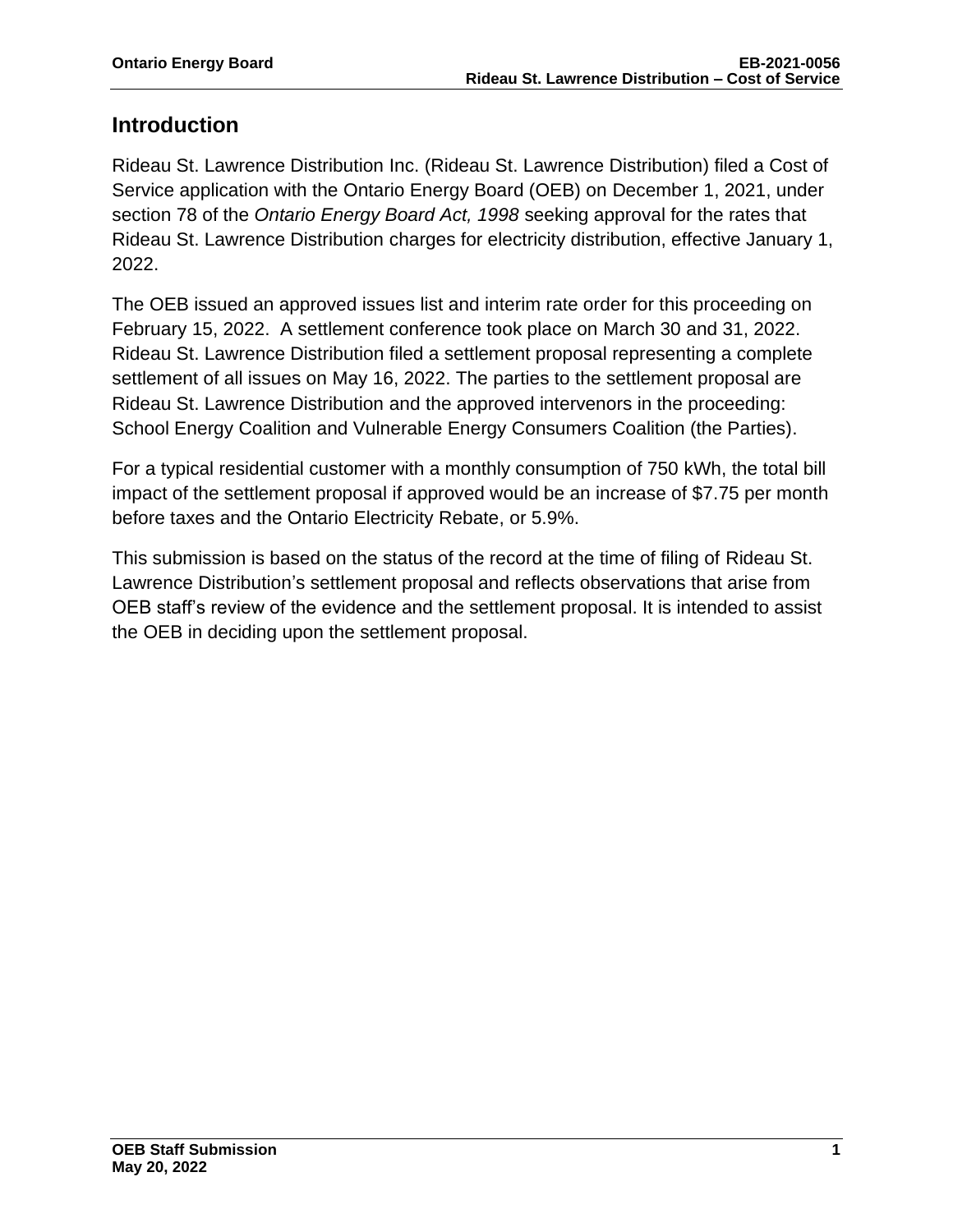## **Settlement Proposal**

OEB staff has reviewed the settlement proposal in the context of the objectives of the Renewed Regulatory Framework1 (RRF), the Handbook for Utility Rate Applications2, applicable OEB policies, relevant OEB decisions and the OEB's statutory obligations.

OEB staff submits that the settlement proposal reflects a reasonable evaluation of the distributor's planned outcomes in this proceeding, appropriate consideration of the relevant issues and ensures that there are sufficient resources to allow Rideau St. Lawrence Distribution to achieve its identified outcomes in the five years of the plan from 2022 to 2026.

OEB staff further submits that the explanations and rationale provided by the Parties support the settlement proposal and that the outcomes arising from the OEB's approval of the settlement proposal would reflect the public interest and would result in just and reasonable rates for customers.

Below, OEB staff provide submissions on the following issues in the settlement proposal:

- Issue  $1.1 -$  Capital
- Issue 1.2 Operating, Maintenance and Administration
- Issue 2.0 Revenue Requirement
- Issue 3.0 Load Forecast, Cost Allocation and Rate Design
- $\bullet$  Issue 4.0 Accounting
- Issue 5.1 Effective Date
- Issue 5.2 Incremental Capital Module
- Issue 5.3 Prior Direction

## **Issue 1.1 - Capital**

Rideau St. Lawrence Distribution proposes total net capital expenditures of \$797k for the 2022 test year. The largest area of capital investments is system renewal which focuses on distribution asset replacement as outlined in Rideau St. Lawrence Distribution's Distribution System Plan (DSP), as amended in the settlement proposal.

In response to the pre-settlement questions Rideau St. Lawrence Distribution moved the expenditures related to the Morrisburg MS2 substation reconstruction from System Access to System Renewal to better reflect the drivers for the project. Construction of feeders from the relocated station totaling expenditures of \$225k will be completed and placed in service in 2022. The reconstruction of the station in the new location totals

<sup>1</sup> *Report of the Board on Renewed Regulatory Framework for Electricity Distributors: A Performance-Based Approach*, October 18, 2012

<sup>2</sup> *Handbook for Utility Rate Applications*, October 13, 2016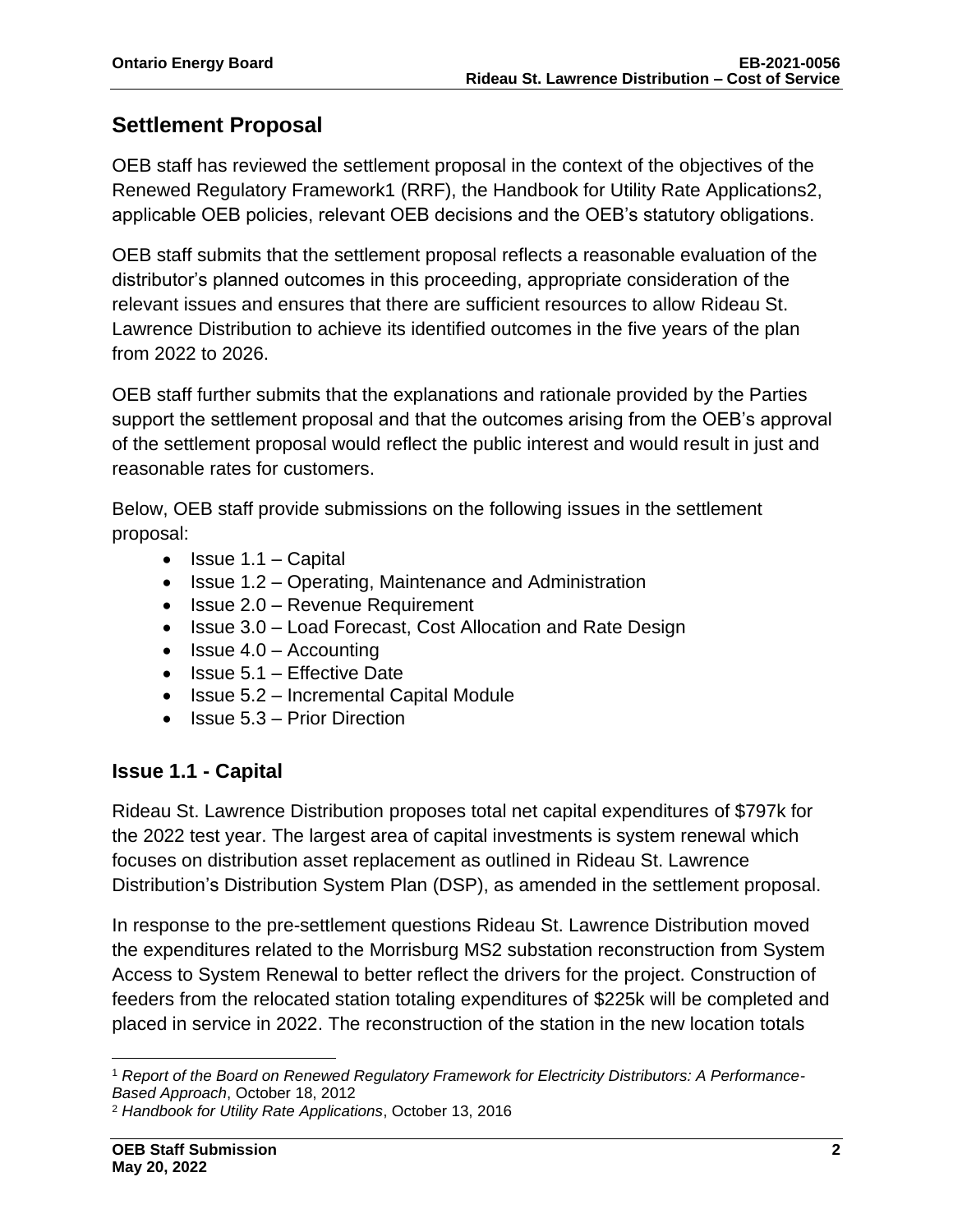\$775k in 2022 and 2023; this is the subject of an ACM described in more detail below.

The System Access forecast for the test and future years was revised to \$128k by using the average of expenditures from 2016 through 2021 and forecasting related capital contributions at 80% of the gross. A revised 2022 forecast for the Bell fibre-to-the-home capital contributions was provided at \$158k, resulting in 2022 capital contributions of \$260k.

The Parties have agreed that the 2021 net book value, capital budget and forecast net in-service additions for the test year contained in the settlement proposal are appropriate.

OEB staff supports the settlement on capital items.

#### Advanced Capital Module (ACM)

#### *Background*

Prior to the settlement conference, Rideau St. Lawrence Distribution informed OEB staff and intervenors it was revising its capital plans to apply for relief under the OEB's ACM funding mechanism for the Morrisburg MS2 substation. The substation is a 5MVA, 44kV-2.4kV station with two distribution feeders located at the northern area of Morrisburg.

Rideau St. Lawrence Distribution's DSP classified the condition of the substation as critical, requiring immediate replacement.<sup>3</sup> Total project costs for the substation reconstruction are \$275k in 2022 and \$500k in 2023, for a total expenditure of \$775k with the station entering service in 2023.

## *Materiality*

The *Report of the OEB: New Policy Options for Funding of Capital Investments: The Advanced Capital Module<sup>4</sup>* (ACM Report) states that distributors must meet an OEBdefined materiality threshold and project specific materiality threshold. The ACM Report explains materiality as follows:

Any incremental capital amounts must fit within the total eligible incremental capital amounts (as defined in this ACM Report) and must clearly have a significant influence on the operation of the distributor.<sup>5</sup>

Rideau St. Lawrence Distribution calculated the maximum eligible incremental capital

<sup>3</sup> EB-2021-0056, DSP, Table 19, Page 33

<sup>4</sup> EB-2014-0219, September 18, 2014

<sup>5</sup>ACM Report, Page 17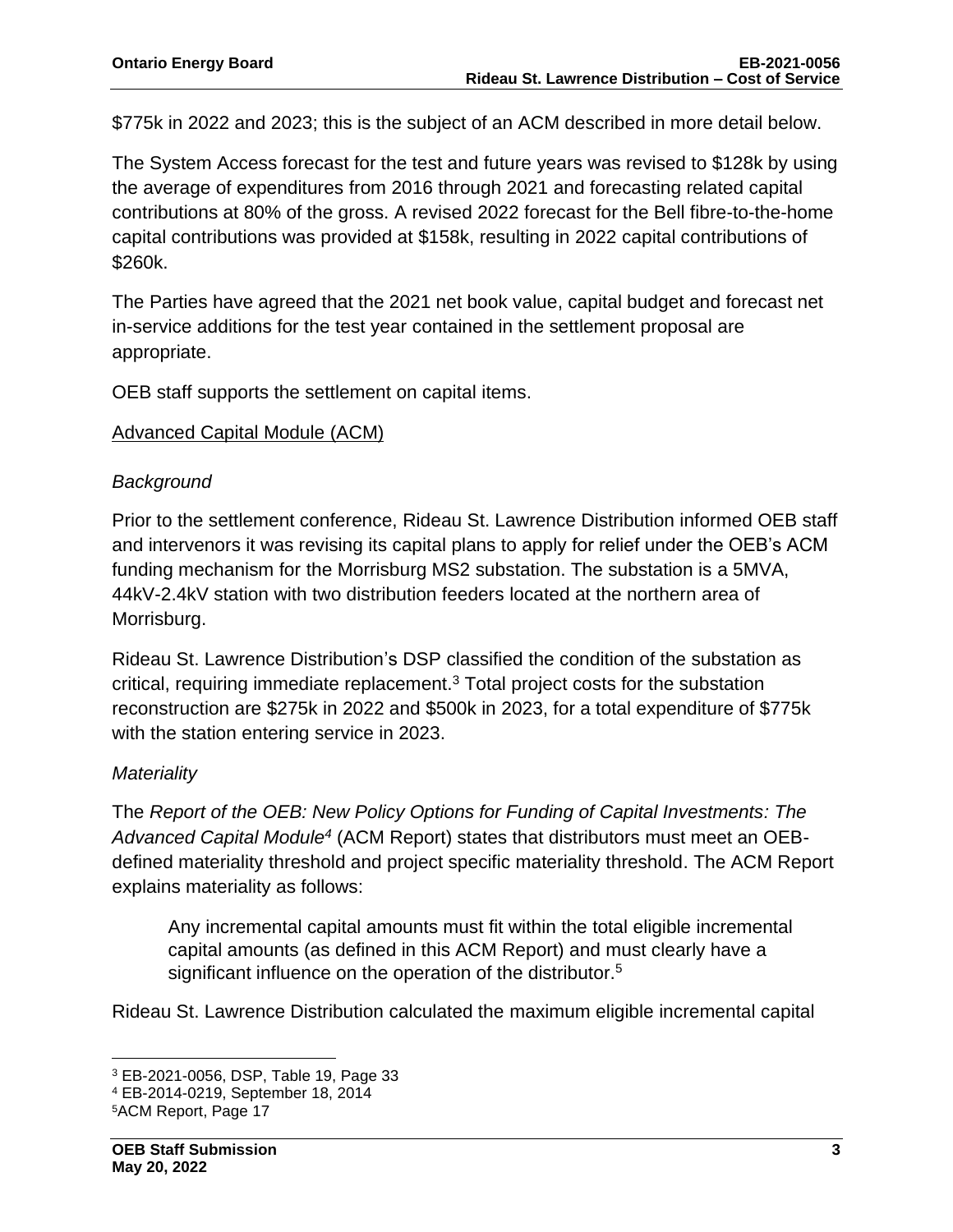amount to be \$572k. The amount of \$775k for the Morrisburg MS2 substation project exceeds the maximum eligible incremental capital amount. OEB staff submits that the maximum eligible incremental capital amount in the model is correct.

Rideau St. Lawrence Distribution stated the capital amount of \$775k is a significant cost of the consolidated 2023 capital budget, which totals \$1.25M. From the Rideau St. Lawrence Distribution DSP, historical gross annual capital expenditures from 2016 to 2020 ranged from \$480k in 2016 to \$1,202k in 2017 (which included expenditures for a line truck that received ICM funding)<sup>6</sup> for a yearly average of \$714k. OEB staff agrees that the expenditures for the Morrisburg MS2 substation are not minor expenditures in comparison to the overall budget of Rideau St. Lawrence Distribution and would have a significant impact on the operation of the distributor. OEB staff submits that the \$775k capital expenditures does meet the project materiality threshold.

## *Need*

The ACM Report describes the need criterion as follows:

- The distributor must pass the Means Test (as defined in the ACM Report)
- Accounts must be based on discrete projects and should be directly related to the claimed driver
- The amounts must be clearly outside of the base upon which the rates were derived.<sup>7</sup>

Under the Means Test, funding for an ACM project would not be approved if a distributor's regulated ROE exceeds 300 basis points above the OEB-approved ROE embedded in the distributor's rates. Rideau St. Lawrence Distribution provided evidence showing that its ROE for the years 2016 through 2021 was less than the deemed ROE, which satisfies the 300 basis points test. OEB staff submits that Rideau St. Lawrence Distribution has passed the Means Test.

Rideau St. Lawrence Distribution will apply for the ACM rate riders to start recovering the costs of the project in the year that the substation enters service, expected to be in 2023. Consistent with the policy in the ACM Report, and assuming that there are no material changes in the costs or timing, the application for the ACM rate riders should be formulaic, but will use updated information on inflation and growth, for calculating the eligible total incremental capital and the rate riders to collect the associated annual revenue requirement.

Rideau St. Lawrence Distribution submits that the Morrisburg MS2 substation project is

<sup>6</sup> EB-2017-0265

<sup>7</sup> ACM Report, Page 17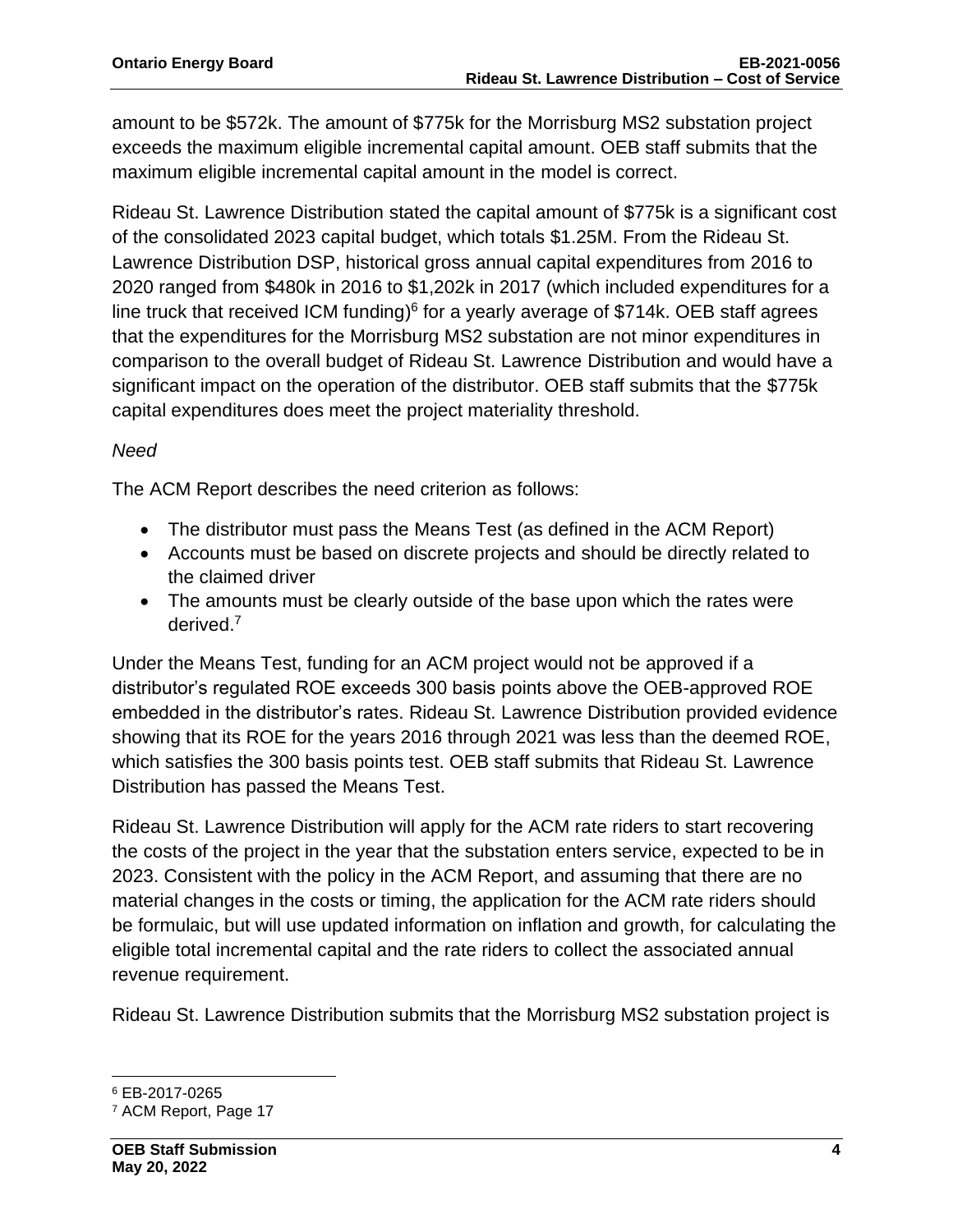a discrete project. OEB staff agrees.

The revised capital plans submitted in the settlement proposal clearly do not include the Morrisburg MS2 substation project. OEB staff agrees the Morrisburg MS2 substation project was not included in the base on which the rebased distribution rates for 2022 are being derived in this application.

#### *Prudence*

The ACM Report describes prudence as "The amounts must represent the most costeffective option (not necessarily least initial cost) for ratepayers."<sup>8</sup>

Rideau St. Lawrence Distribution has evaluated alternative options to the proposed project and submits that the Morrisburg MS2 substation project is the most-cost effective option for ratepayers.<sup>9</sup>

The decision to rebuild the Morrisburg MS2 resulted from asset condition assessment. As stated in the DSP, "[t]he station was placed in service in 1989 in anticipation of development of the north end of Morrisburg. That development never came to fruition due to a rezoning of the land to protect wetlands."<sup>10</sup> Relocation of the Morrisburg MS2 substation nearer the load it serves provides operational efficiencies as well as allowing the existing station to stay in-service during construction, thus eliminating the operational risk of having one of the utility's substations out of service for an extended time period.

OEB staff submits that the Morrisburg MS2 substation project is prudent.

## Distribution System Plan

The Rideau St. Lawrence Distribution DSP was filed in 2021 and reviewed by OEB staff as part of this application. The DSP includes historical capital expenditures from 2015 through 2021 and outlines the forecast capital expenditures from 2022 through 2026. The capital expenditures were updated during the settlement proposal to show the revisions outlined on page 3.

<sup>8</sup> ACM Report, Page 17

<sup>9</sup> EB-2021-0056, Settlement Proposal, Page 98

<sup>10</sup> EB-2021-0056, DSP, Page 27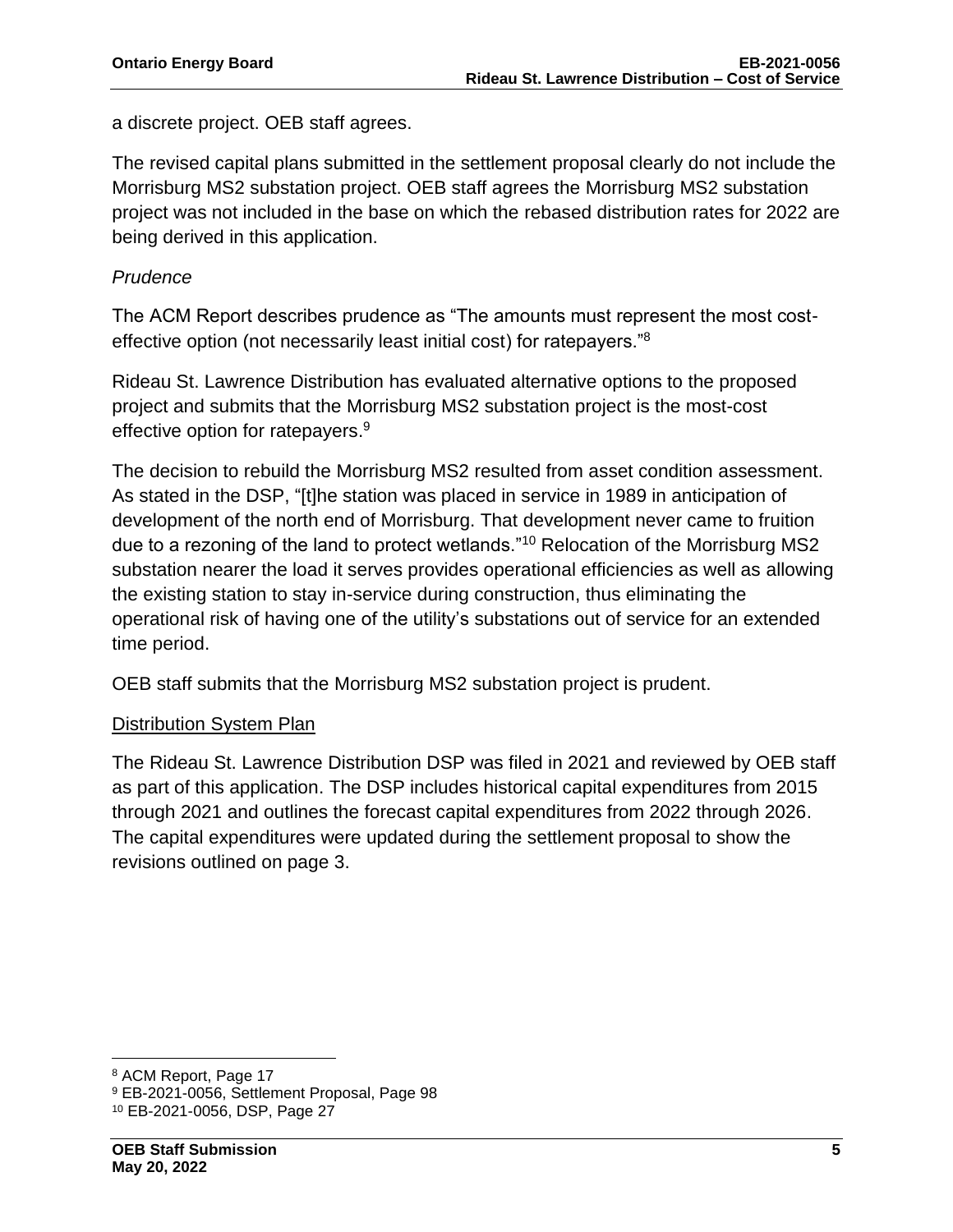|                       | 2021 Bridge | 2022 Test | 2023   | 2024   | 2025   | 2026   |  |  |
|-----------------------|-------------|-----------|--------|--------|--------|--------|--|--|
|                       | Year        | Year      |        |        |        |        |  |  |
|                       | (\$000)     |           |        |        |        |        |  |  |
| <b>System Access</b>  | 264         | 128       | 128    | 128    | 128    | 128    |  |  |
| <b>System Renewal</b> | 753         | 835       | 758    | 593    | 537    | 145    |  |  |
| <b>System Service</b> | -           | Ξ.        | 49     |        | 94     | 150    |  |  |
| <b>General Plant</b>  | 97          | 94        | 139    | 89     | 164    | 440    |  |  |
| <b>Total CAPEX</b>    | 1,114       | 1,057     | 1074   | 810    | 923    | 863    |  |  |
| Capital               | $-560$      | $-260$    | $-102$ | $-102$ | $-102$ | $-102$ |  |  |
| Contributions         |             |           |        |        |        |        |  |  |
| <b>Net CAPEX</b>      | 554         | 797       | 972    | 708    | 821    | 761    |  |  |

## **Table 1: Forecast Capital Expenditures**<sup>11</sup>

Capital contributions decrease in 2022 and 2023 due to the completion of the Bell fibreto-the-home project. System Renewal expenditures decrease with the completion of the Morrisburg MS2 project.

#### Timing of Expenditures

The forecast expenditures for the Morrisburg MS2 station are \$275k in 2022 and \$500k in 2023. The entire project expenditure of \$775k would be placed in service in late 2023. In the settlement proposal the parties agreed to treat the total expenditure of \$775k as if it occurred in 2023.

OEB staff performed an analysis on the funding of the capital under the ACM under two scenarios.

- 1. Capital expenditures of \$775k (\$275k + \$500k) are deemed to occur in calendar year 2023. Total of \$775 is transferred to fixed assets in 2023. This is the scenario outlined in the settlement proposal.
- 2. Capital expenditures of \$275k included in 2022 test year and \$500k included in 2023. Total of \$775k is transferred to fixed assets in 2023. This is the scenario that would follow a strict interpretation of the OEB's capital funding policy.

<sup>11</sup> EB-2021-0056, Settlement Proposal, Page 64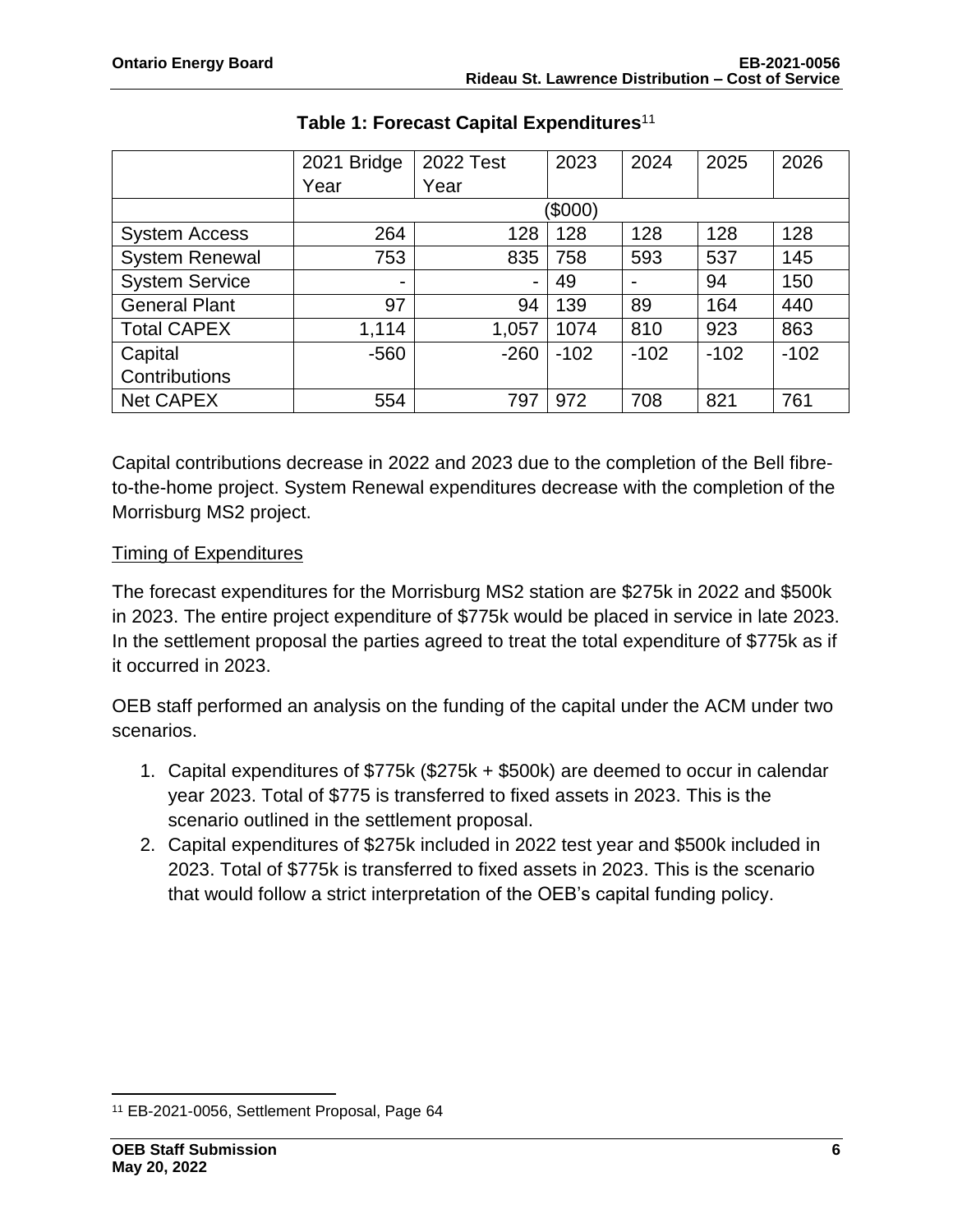| Scenario          | Dist Plan | Dist Plan | Materiality | Maximum     | MS <sub>2</sub> | Max         |  |  |
|-------------------|-----------|-----------|-------------|-------------|-----------------|-------------|--|--|
|                   | Capex     | Capex     | Threshold   | Eligible    |                 | Allowed     |  |  |
|                   | 2022      | 2023      |             | Incremental |                 | Incremental |  |  |
|                   |           |           |             | Capital     |                 | Capital     |  |  |
|                   | (\$000)   |           |             |             |                 |             |  |  |
|                   | 522       | 1,247     | 675         | 572         | 775             | 572         |  |  |
| 2.                | 797       | 972       | 675         | 297         | 500             | 297         |  |  |
| <b>Difference</b> | $-275$    | 275       | 0           | $-275$      | 275             | $-275$      |  |  |

**Table 2: OEB staff Scenario Calculations**

Under scenario 1, the proposed scenario, Rideau St. Lawrence Distribution would apply for ACM rate riders for funding of the Morrisburg MS2 station project from ratepayers during the 2023-2026 period, based on \$775k capital expenditures in 2023.

Under scenario 2, the 2022 expenditures of \$275k would be included in the 2023 fixed assets. Rideau St. Lawrence Distribution would propose a rate rider for ACM funding for the Morrisburg MS2 station project from ratepayers during the 2023-2026 period based on the incremental \$500k capital expenditures in 2023. As 2022 is the test year, there would be no direct funding of the \$275 during the 2022-2026 period. The maximum allowed incremental capital is lower than in scenario 1 by \$275k. Depreciation related expenses for the \$275k spent in 2022 would not be collected by the distributor during the 2022-2026 period through an ACM rate rider.

In the context of a full settlement, OEB staff does not oppose the ACM as filed including the treatment of the first tranche of capital spending for the project. Discussion of factors that lead to this position are described below.

The OEB discusses the variance in yearly capital expenditures in the ACM report.<sup>12</sup>

The concern is that this volatility (i.e., the "roller coaster" effect) of capital investment to fit the rate-regulation schedule does not necessarily align with when the investments should be made under prudent asset management practice. While a significant portion of capital investment may be "routine" (i.e., fairly predictable and levelized), some volatility and lumpiness is not uncommon. The nature of major capital projects, such as transformer station builds or replacement, is one reason that some "bumps" in capital spending may be unavoidable. However, while timing these around when the rate base is "reset" in a cost of service application provides greater assurance of recovery of the investments (if approved), such clustering of projects is often not optimal from an

<sup>12</sup> ACM Report, *op. cit*., p. 9-10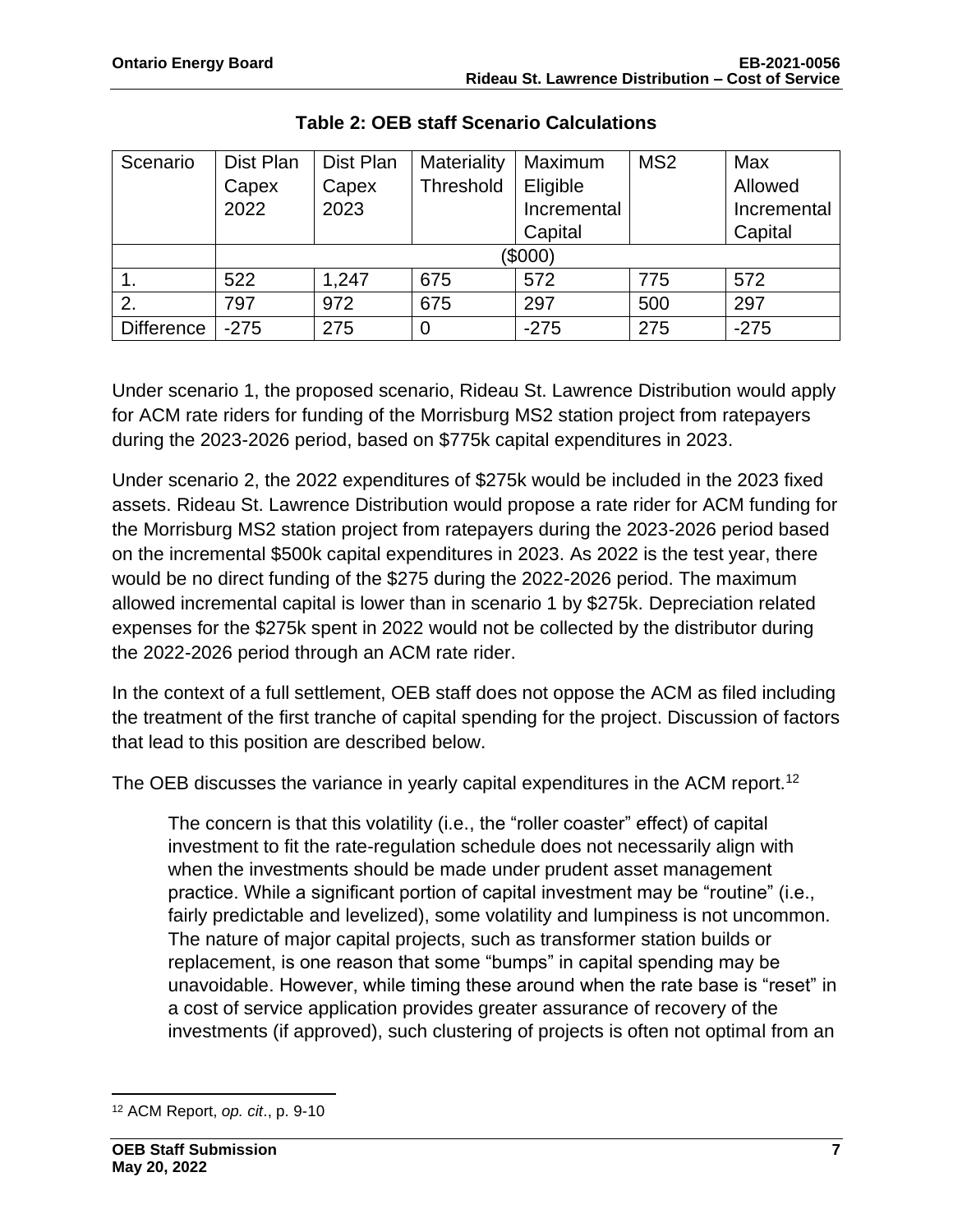asset management perspective.

The Morrisburg MS2 substation rebuild is forecast to span two years. If the 2022 costs for the project were reflected in 2022 in the ACM model the result is a significantly lower cost recovery through the rate rider in 2023-2026, incenting Rideau St. Lawrence Distribution to complete the project in one fiscal year. Incenting a "small distributor" with limited technical resources to complete a project in a shorter timeframe for regulatory recovery purposes, rather than sound asset management and distribution planning purposes, could result in higher project costs and/or a lower quality construction, both of which are not in the best interest of the distributor or ratepayer.

Another impact of incenting a distributor to complete the project costs in one year could have been the clustering the project costs around the 2022 test year, resulting in higher in-service additions in the test year. This would have resulted in higher rates for customers in 2022 and subsequent years when compared to the ACM rate rider in 2023 for the eligible incremental amount. Further, if Rideau St. Lawrence Distribution focused its resources on the substation rebuild in one year (2023), this could potentially strain its ability to respond to the needs of existing and new customers in that year.

For the reasons noted above and the fact that RSL is not receiving funding for the entire project cost in any event, OEB staff is not opposed to the agreement made by parties to allow RSL access to funding that is a larger portion of the total project costs.

## **Issue 1.2 – OM&A**

Rideau St. Lawrence Distribution proposed total OM&A spending of \$2.49M for the 2022 test year. This represented an increase of \$0.4M from 2016 OEB-approved OM&A spending, or a compound annual growth rate of 2.93%. There is no increase in employee headcount proposed during the forecast period.

The Parties agreed to Rideau St. Lawrence Distribution's proposed 2022 test year OM&A budget.

Rideau St. Lawrence Distribution was in efficiency group III in 2019<sup>13</sup> and in 2020 moved to Group II.<sup>14</sup> OEB staff submits that the proposed OM&A expenses are reasonable.

<sup>&</sup>lt;sup>13</sup> Empirical Research in Support of Incentive Rate-Setting: 2019 Benchmarking Update, Report to the Ontario Energy Board, Pacific Economics Group Research, LLC, August 2020

<sup>&</sup>lt;sup>14</sup> Empirical Research in Support of Incentive Rate-Setting: 2020 Benchmarking Update, Report to the Ontario Energy Board, Pacific Economics Group Research, LLC, August 2021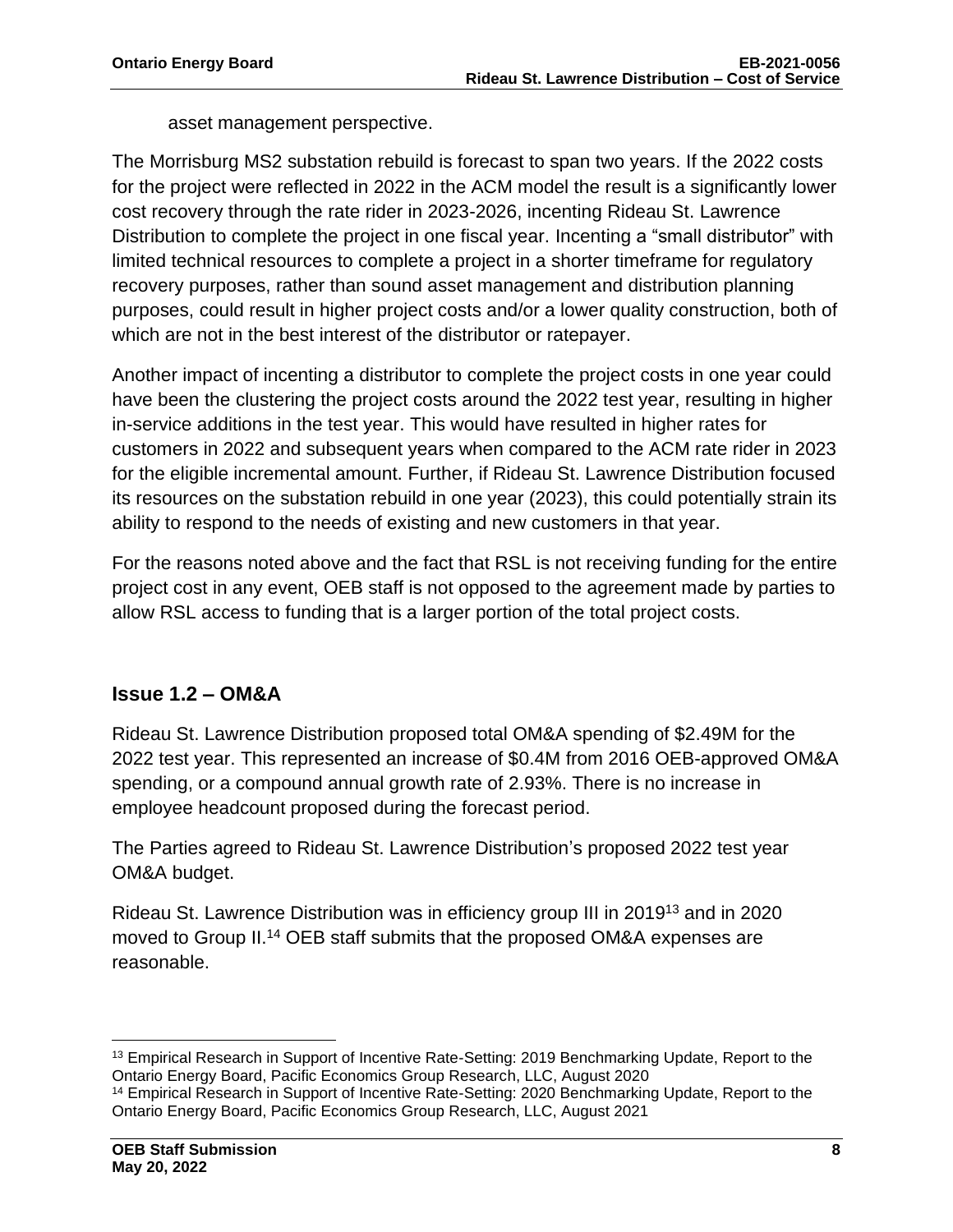## **Issue 2.0 – Revenue Requirement**

#### PILS Expense – Accelerated Capital Cost Allowance

Bill C-97 introduced the Accelerated Investment Incentive Program (AIIP), which provides for a first-year increase in capital cost allowance (CCA) deductions on eligible capital assets acquired after November 20, 2018.

In its July 25, 2019 letter [\(CCA Letter\)](https://www.oeb.ca/sites/default/files/OEBltr-Acctng-Guidance-Bill-C97-20190725.pdf),<sup>15</sup> the OEB provided accounting direction on the treatment of the impacts from accelerated CCA resulting from the AIIP. The OEB established a separate sub-account of Account 1592 - PILs and Tax Variances, Subaccount CCA Changes to track the impact of any differences that result from the CCA change to the tax rates or rules that were used to determine the tax amount that underpins rates.

The CCA Letter also indicated that utilities were to reflect any impacts arising from CCA rule changes in their cost-based applications for 2020 rates and beyond and that the OEB may consider a smoothing mechanism to address any timing differences that could lead to volatility in tax deductions over the rate-setting term.

In the pre-filed evidence, Rideau St. Lawrence Distribution did reflect the impact of the AIIP in its test year's PILs expense and indicated it has a loss carry-forward. The loss carry-forward amount will be reduced by future profitability and taxable income. In the settlement proposal, the Parties accept that PILs are shown as \$0 for 2022. RSL has built the impact of the Accelerated Investment Incentive into the PILs model. This subsidized tax credit decreases revenue requirement. The Parties agree that Subaccount 1592 – PILs and Tax Variances – CCA Changes will be available to RSL should the Accelerated Investment Incentive be reduced out over the duration of the IRM term such that RSL is required to pay PILs.

OEB staff supports the agreement reached by the Parties on the PILs expense.

## **Issue 3.0 Load Forecast, Cost Allocation and Rate Design**

#### Load Forecast

The Parties agreed to the proposed load forecast subject to four changes:

1. Rideau St. Lawrence Distribution had proposed to use a variance account to

<sup>15</sup> Accounting Direction Regarding Bill C-97 and Other Changes in Regulatory or Legislated Tax Rules for Capital Cost Allowance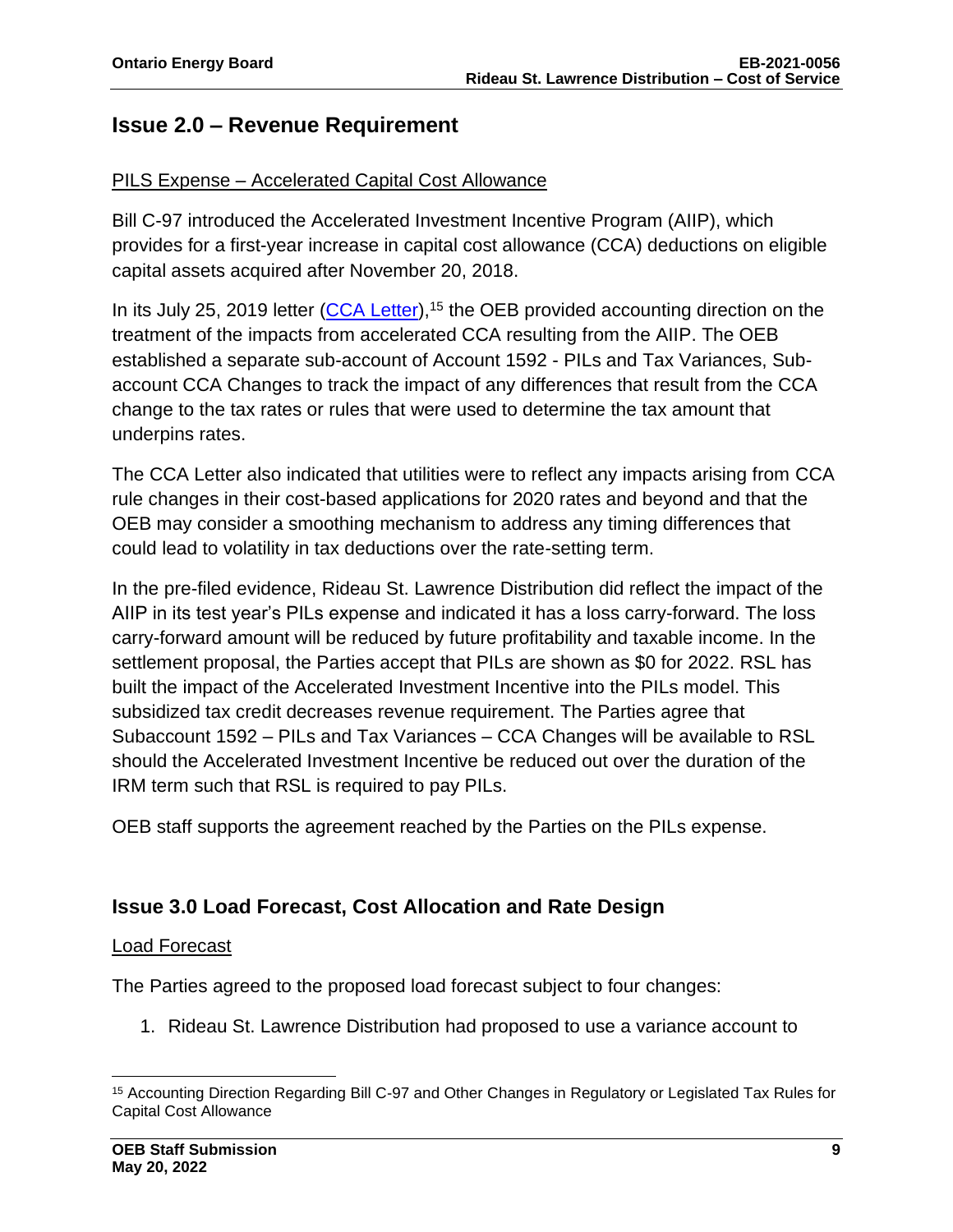track lost revenue from a planned closure of one of its largest customers. The parties agreed that a variance account would not be used, and that any loss of load would not be reflected in the load forecast.

- 2. Updating the load forecast regression model to include 2021 actual data rather than including it as a forecast year.
- 3. Including a COVID flag variable in the regression analysis for the period of May 2020 to March 2022.
- 4. To adjust the energy use per customer forecast to use the geometric mean growth rate from 2014 to 2019 (excluding the growth from in 2020 and 2021), and then apply three years of growth at that rate to the 2019 actual use per customer to arrive at the 2022 forecast.

The COVID-19 variable has a coefficient of 442,260 indicating that the monthly wholesale load was 442,260 kWh higher in the months impacted by the shutdown from May 2020 to March 2022.

OEB staff does not have any concerns with the proposed load forecast of 95,549 MWh, 107,758 kW, and 7,752 customers and connections as shown in Table 3.1A of the settlement proposal. Relative to the initial application, this reflects a decrease of 3,384 MWh in the residential rate class and increases of 1,132 MWh to the GS < 50 kW rate class as well as 2,253 MWh and 6,698 kW to the GS 50 to 4,999 kW rate class. OEB staff submits that the agreed-upon load and customer connection forecasts are appropriate.

## Cost Allocation

The Parties agreed to the proposed cost allocation subject to changes in the revenueto-cost ratio adjustments. It was agreed that the revenue-to-cost ratios GS < 50 kW and GS 50 to 4,999 kW would be reduced to 120%, the ceiling for both rate classes. Offsetting increases are proposed for Residential (from 90.61% to 91.08%) and Sentinel Lights (from 81.01% to 89.99%).

OEB staff has no concern with the cost allocation agreed to by the Parties.

## **Rate Design**

The current fixed charges for GS < 50 kW and GS 50 to 4,999 kW rate classes are above the ceiling.<sup>16</sup> Rideau St. Lawrence Distribution proposed, and intervenors agreed that the fixed charges for these rate classes would remain at their current levels. In all

 $16$  The minimum system with peak load carrying capability from the cost allocation model, which is commonly referred to as the ceiling for fixed charges.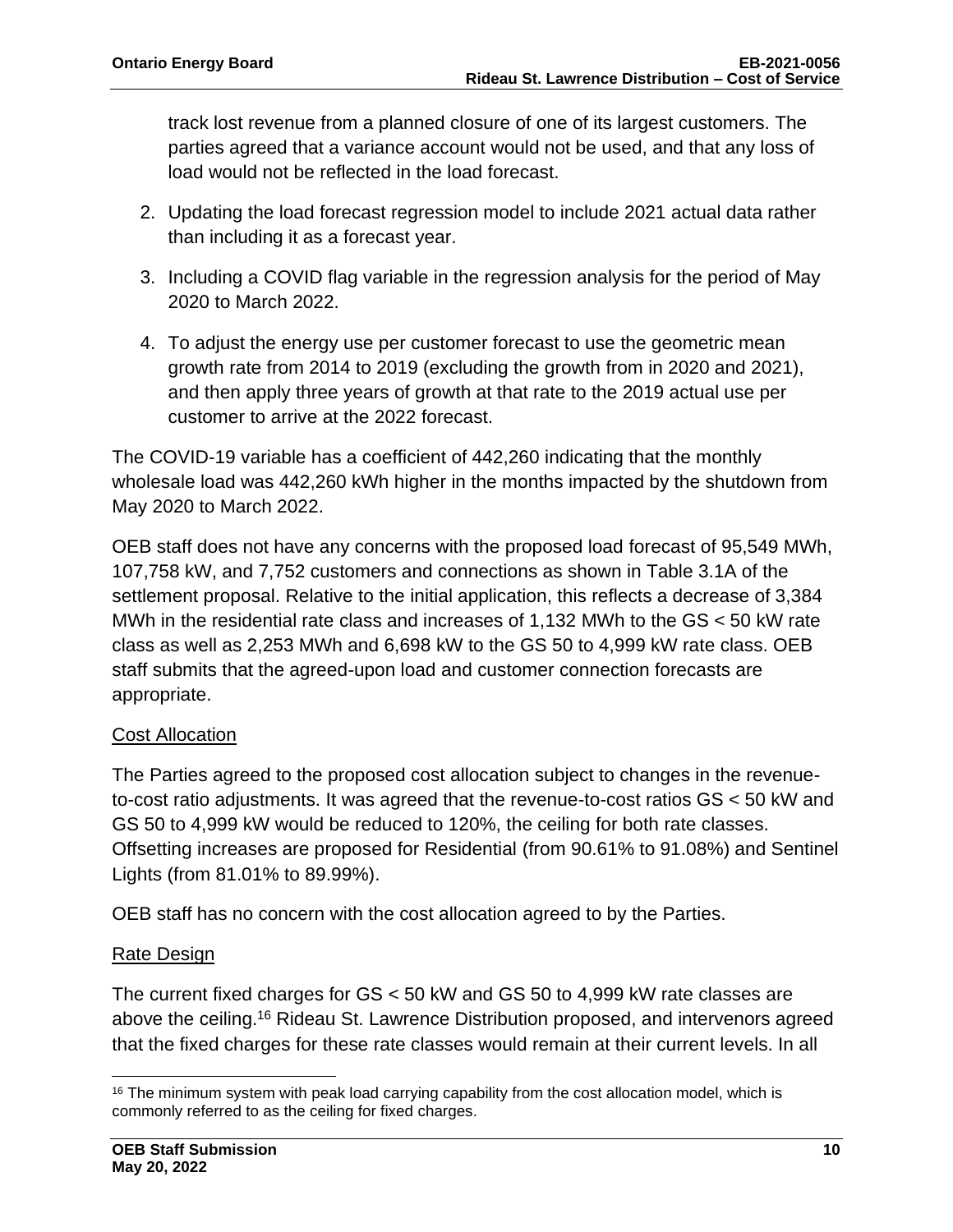other rate classes, it is proposed that the fixed-variable split be maintained at its current level.

OEB staff has no concern with the proposed rate design.

#### Low Voltage Rates

Rideau St. Lawrence Distribution initially proposed to recover a forecasted total LV expense of \$626,451. This was based on 2020 volumes at Hydro One's 2021 rates plus an estimated increase of 2.2%. The 2021 rates included a rate rider that was forecasted to cost \$192,968<sup>17</sup> in 2021 and expire at the end of that year.<sup>18</sup>

Parties agreed that since Hydro One's 2022 rates were available, these should be used in forecasting the low voltage expense. This results in a total low voltage recovery of \$454,724.

OEB staff agrees that it is appropriate to use the most current information available when estimating low voltage expense.

## **Issue 4.0 – Accounting**

4.1 Have all impacts of any changes in accounting standards, policies, estimates and adjustments been properly identified and recorded, and is the ratemaking treatment of each of these impacts appropriate?

The Parties agreed that all impacts of any changes in accounting standards, policies, estimates and adjustments have been properly identified and recorded, and the ratemaking treatment of each of these impacts is appropriate.

#### Disposition of Deferral and Variance Accounts

In its pre-filed evidence, Rideau St. Lawrence Distribution proposed to dispose of its Group 1 Deferral and Variance Account (DVA) balances (debit of \$126,730) as of December 31, 2020, and Group 2 and other DVA balances (debit of \$260,523) as of December 31, 2020, plus interest forecasted up to April 30, 2022, on a final basis. All DVA balances are proposed for disposition over a two-year period except for Account 1568 LRAMVA with a one-year recovery period. The two-year disposition period was proposed as a bill impact mitigation strategy for residential customers.

In the settlement proposal, Parties agreed to dispose of Rideau St. Lawrence Distribution's Group 1 DVA balances (debit of \$127,145). The Parties have also agreed

<sup>17</sup> Exhibit 8, Pages 19-21.

<sup>18</sup> EB-2020-0030, Decision and Rate Order, February 18, 2021, Schedule A, page 8.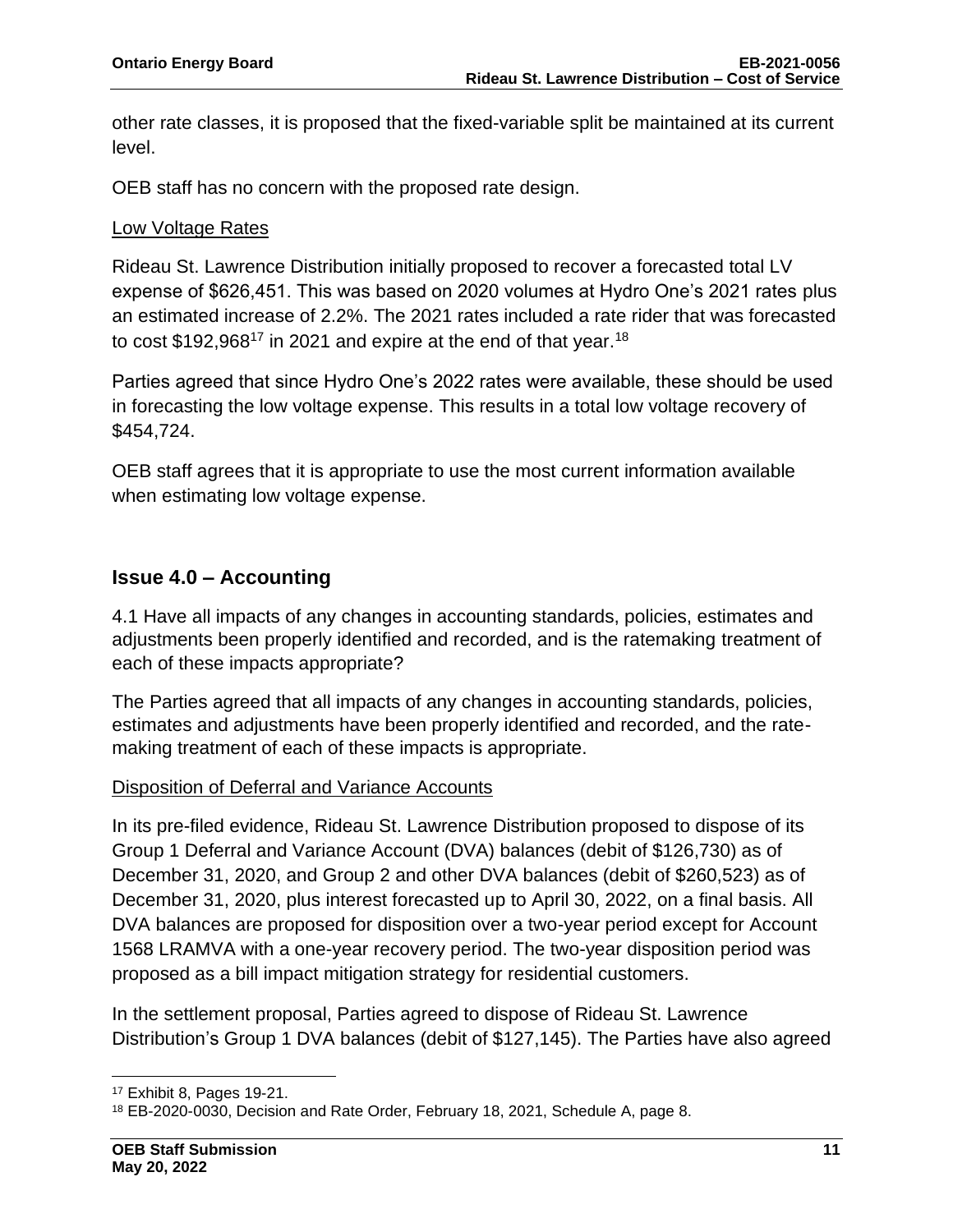to the disposition of revised Group 2 and other DVA balances (debit of \$203,403) over a two-year period.

OEB staff supports the settlement proposal reached by parties and makes the following submission on certain aspects of the DVAs.

## *Group 2 DVAs*

In its response to an OEB staff interrogatory,<sup>19</sup> Rideau St. Lawrence Distribution indicated that it made some adjustments to Account 1592, Sub-account CCA Changes to accurately reflect differences between accelerated CCA and non-accelerated CCA based on actual capital additions after receiving guidance from their auditor. The adjustment resulted in an increase of approximately \$10,000 in the credit balance, in favor of the ratepayers.

The Parties have agreed to use the existing Account 1592, Sub-account CCA Charges, instead of the proposed new sub-account, to record future impacts resulting from the phase out of the Accelerated Investment Incentive program, which is currently anticipated to begin after 2023. The Parties agree that it is reasonable to record both the introduction of CCA change and the phase out of CCA change in this account and that it is consistent with guidance in the OEB's letter dated July 25, 2019, Accounting Direction Regarding Bill C- 97 and Other Changes in Regulatory or Legislated Tax Rules for Capital Cost Allowance.

The Parties agreed to the disposition of Rideau St. Lawrence Distribution's Group 2 DVAs, including Account 1508, Sub-account 2018 Capital Funding True-Up of \$26,567 to reflect the ICM (for digger truck). See Issue 5.2 – ICM for further details on this subaccount.

OEB staff does not take issue with the disposition of Group 1 and Group 2 DVAs.

#### Disposition Period

Rideau St. Lawrence Distribution proposed to dispose of its Group 1 and Group 2 DVAs over two years to mitigate bill impacts except for Account 1568 LRAMVA with one year recovery period. The Parties agreed to a disposition period of two years for all Group 1 and Group 2 DVAs.<sup>20</sup>

OEB staff supports the disposition period for Group 1 and Group 2 DVAs.

<sup>19</sup> EB-2021-0056, Interrogatories 9-Staff-40.

<sup>20</sup> Settlement Proposal, page 38.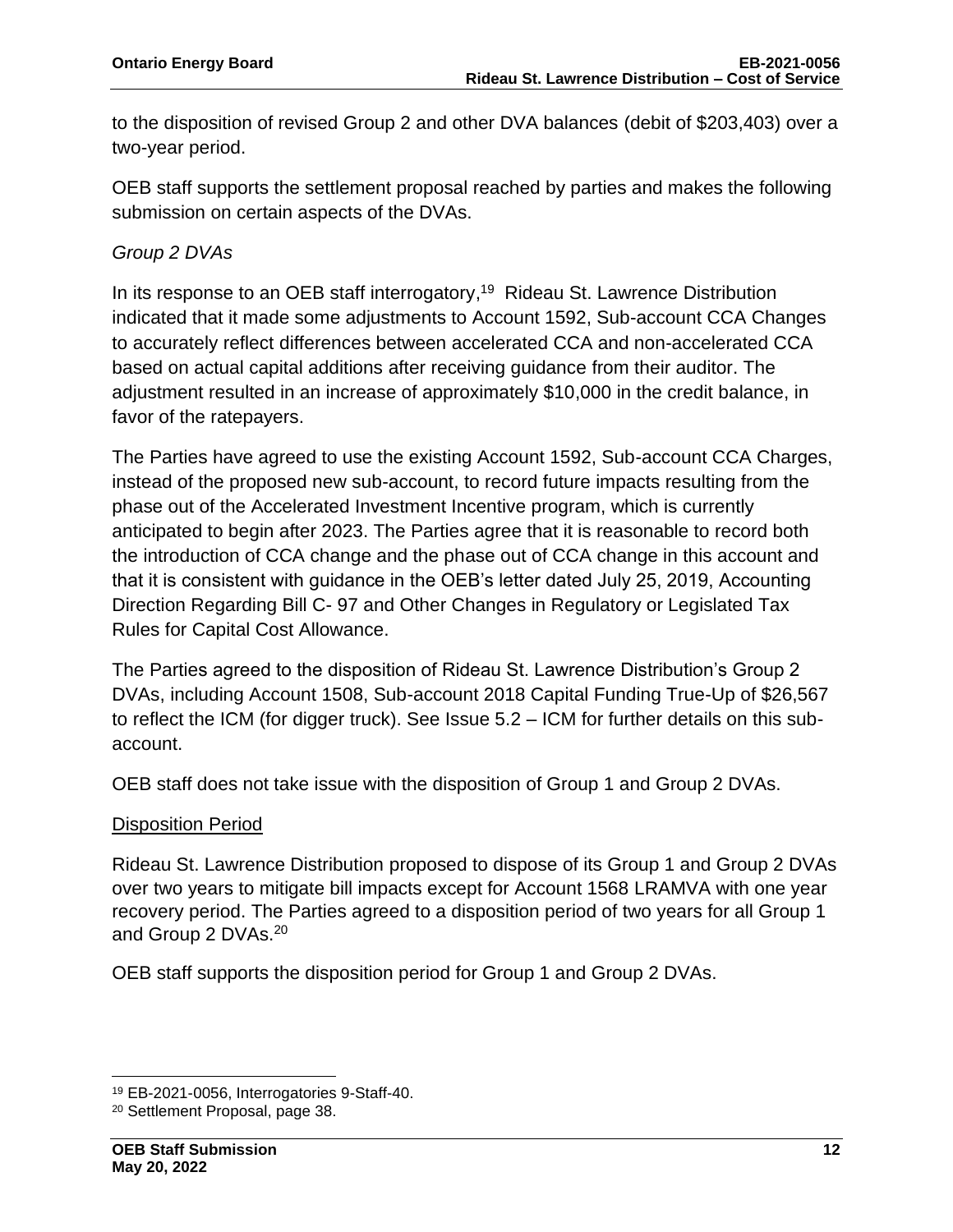## **Issue 5.1 – Effective Date**

Rideau St. Lawrence Distribution had applied on December 1, 2021, for an effective date of January 1, 2022, and to recover revenues within the 2022 rate year. The settlement proposal states that the effective date will be "the first day of the first calendar month immediately after the OEB issues its decision". 21

OEB staff has no concerns with the effective date in the settlement proposal.

## **Issue 5.2 – ICM**

In its 2016 Cost of Service Application, Rideau St. Lawrence Distribution originally had a digger truck forecasted to be included in the test year. Due to the timing of the filing of the application, Rideau St. Lawrence Distribution was required to file its capital additions for the test year based on 2016 actual results. The digger truck, which was supposed to be delivered in 2016, was delayed until 2017. As such, the cost of this truck was not included in Rideau St. Lawrence Distribution's rate base.

In its 2018 incentive rate-setting mechanism (IRM) proceeding, <sup>22</sup> Rideau St. Lawrence Distribution requested and received approval for incremental capital funding, in the amount of \$355,327, to fund the acquisition of the digger truck. The half-year rule was not applied in determining the approved revenue requirement for the digger truck.<sup>23</sup>

In the decision for Rideau St. Lawrence Distribution's 2018 IRM, the OEB considered that the digger truck was put into service in April 2017 and commented on the issue: "the cost recovery for the digger truck beginning in 2018 is not an Incremental Capital Module as the digger truck entered service prior to 2018."<sup>24</sup> Furthermore, in that Decision the OEB also indicated:

The OEB agrees that the typical approach to the incremental capital module (ICM) is for the incremental funding to start in the year that an asset is planned to go into service. The OEB's models have therefore been designed for this typical situation. However, the OEB considers the approach used for incremental capital funding as part of this settlement proposal consistent with the OEB's policy for the ICM. The policy states that the advanced capital module (ACM) and ICM are for incremental funding for "capital projects scheduled to go into service during the IRM term". The OEB considers any period of time between cost-of-service applications to be part of the IRM term. The digger truck therefore went into

<sup>21</sup>*Ibid.*, Page 43.

<sup>22</sup> EB-2017-0265

 $23$  Page 30 and 31 of the Chapter 3 Filing Requirements for Electricity Distribution Rate Applications  $-$ 2021 Edition for 2022 Rate Applications, June 24, 2021.

 $24$  Page 4, 5 - EB-2017-0265 – Decision and Rate Order – Rideau St. Lawrence Distribution Inc.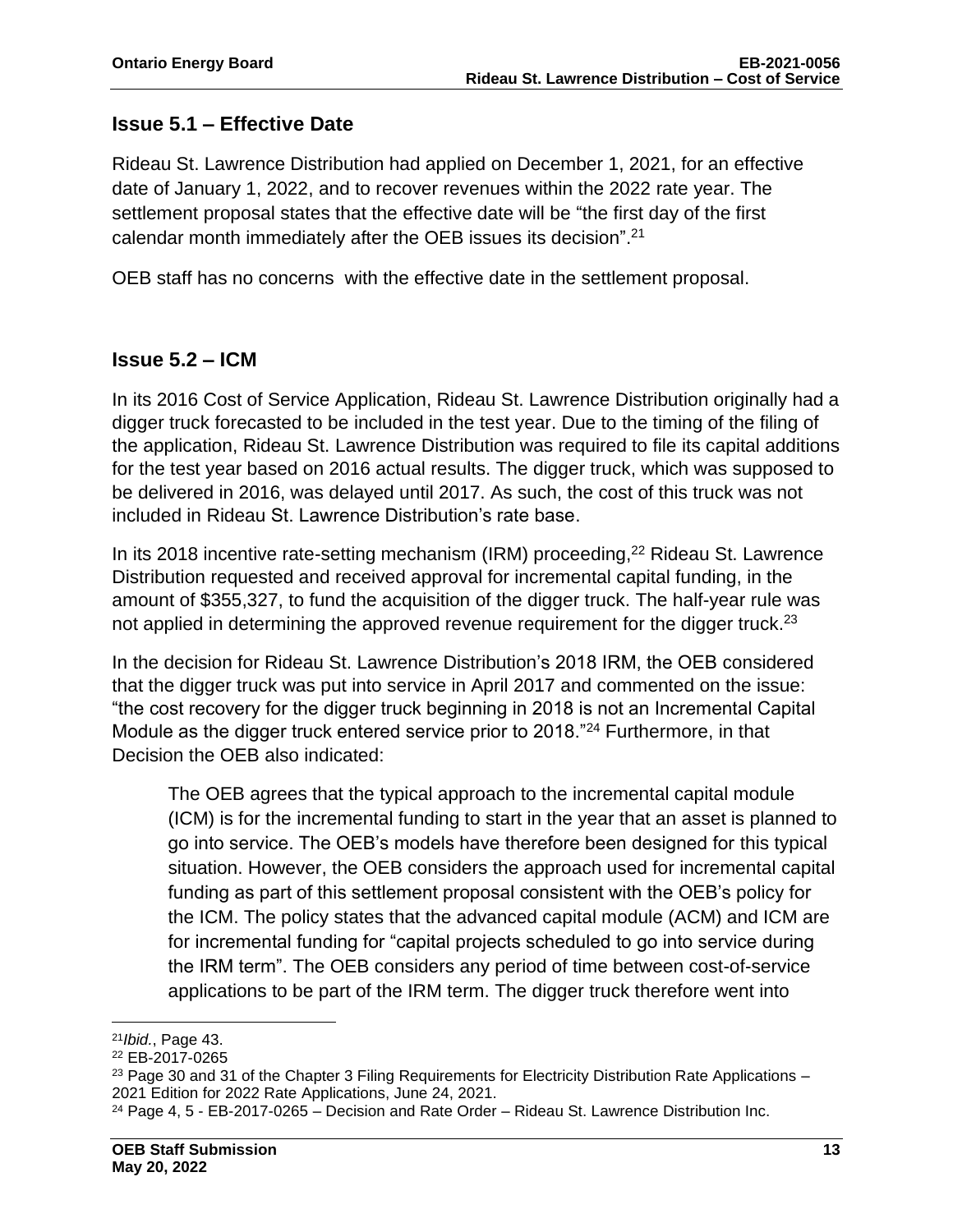service during the IRM term. In the unique circumstances of Rideau St. Lawrence Distribution there was no 2017 rate application and, therefore, no incremental funding was available for the digger truck in 2017, but this does not prohibit incremental funding for 2018.<sup>25</sup>

In the current proceeding, the Parties agreed that the actual costs of the digger truck proposed for inclusion in rate base are appropriate and will reflect the use of the halfyear rule for depreciation in 2017 when the digger truck was placed into service.

OEB staff agrees with this approach as the half year rule is typically applied in the year the asset was placed into service. Furthermore, OEB staff notes the half year rule has no impact to the incremental funding of the digger truck as Rideau St. Lawrence Distribution's approval was from 2018 onwards.

The Parties agree that the true up amount be included in Account 1508, Sub-account - 2018 Capital Funding True-Up of a debit amount of \$26,567 in the DVA Continuity Schedule and to be disposed of over two years. The calculation of the actual revenue requirement effectively prorates the revenue requirement from May 1 to December 31, for 2018 and from January 1 to April 30, for 2022. The revenues collected from ratepayers represent the actual amount recovered from the approved ICM rate rider.

OEB staff has reviewed the calculation of the true-up and takes no issue with it.

## **Issue 5.2 – Prior Directives**

In Rideau St. Lawrence Distribution's 2016 cost of service application,<sup>26</sup> it agreed to "carry out an assessment of the underlying causes of its level of planned outages and scheduled outages and will file that assessment together with RSL's recommendations as part of RSL's next cost of service rebasing application".<sup>27</sup> As part of the settlement proposal, the parties have agreed to accept the evidence filed by Rideau St. Lawrence Distribution as meeting this prior directive.

Also in this settlement proposal, the parties have agreed that Rideau St. Lawrence Distribution will "assess the frequency of its planned and scheduled outages in the DSP to reduce the frequency and duration of outages wherever practical. In its next DSP RSL will explain the results of its efforts to minimize frequency and duration of outages over the course of this rate period".<sup>28</sup>

<sup>25</sup> *Ibid.*

<sup>26</sup> EB-2015-0100

<sup>27</sup> EB-2015-0100, Settlement Proposal, Page 12

<sup>28</sup> EB-2021-0056, Settlement Proposal, Page 46